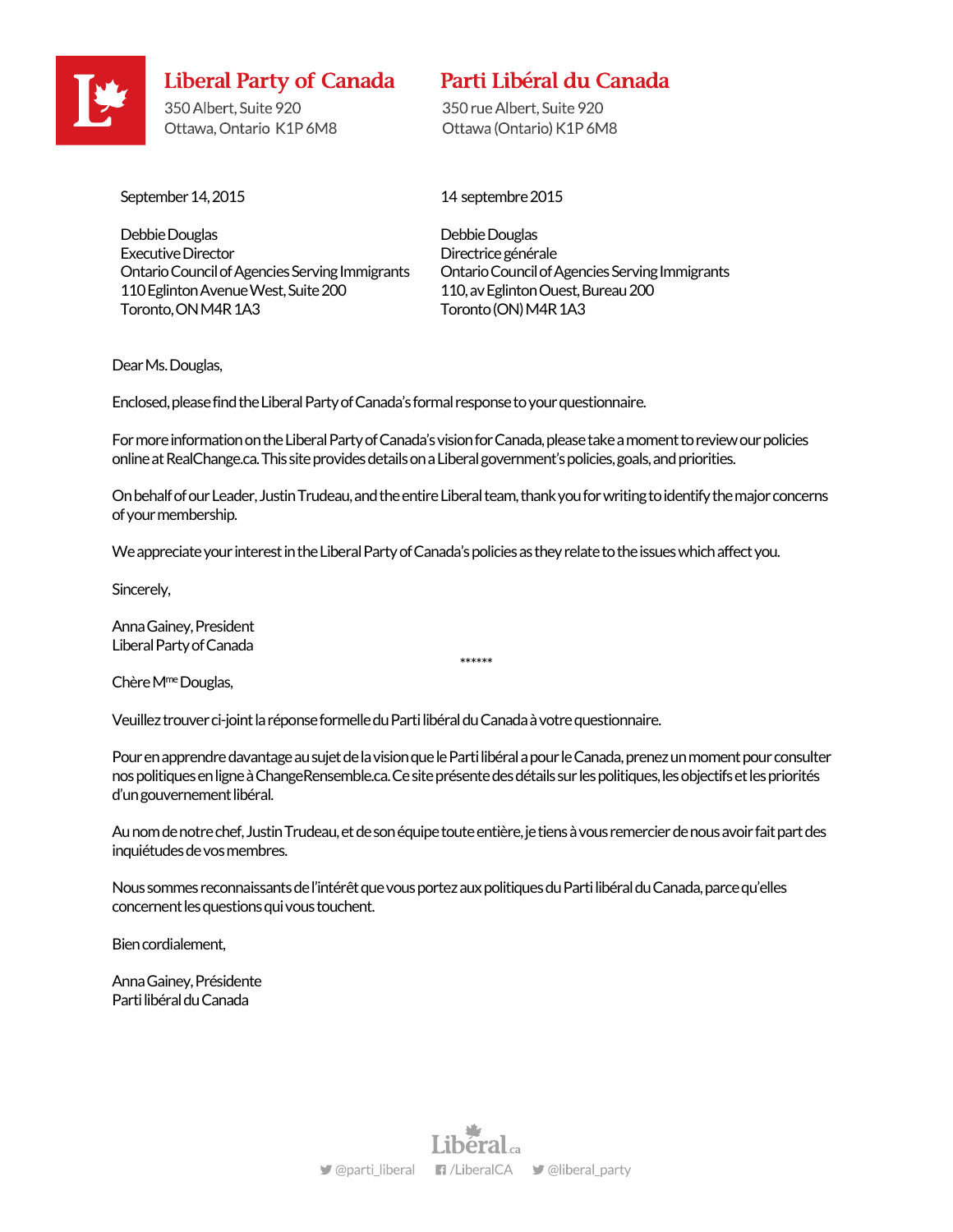

Parti Libéral du Canada

350 rue Albert. Suite 920 Ottawa (Ontario) K1P 6M8

[LE FRANÇAIS SUIT L'ANGLAIS]

# **ONTARIO COUNCIL OF AGENCIES SERVING IMMIGRANTS (OCASI)**

#### **1. Settlement Services**

*Question: How will you support the immigrant and refugee serving-sector to deliver appropriate settlement services to immigrants and refugees, and support them to reach their full social, political and economic potential?*

Canada does better when everyone has a real and fair chance at success. Canada has flourished because of people coming to Canada from every corner of the world and choosing to work hard to build success for themselves, their families, and their communities. Our country's history of welcoming immigrants from all parts of the world—and providing a pathway to them becoming citizens—has contributed to an ever growing, ever more diverse country. The result has been a Canada that is strong—not in spite of—but because of our differences.

Immigration has always played—and always will play—a central role in our economy. Attracting newcomers from around the world will contribute to the future success of our country. Our immigration system must do better to welcome community builders and encourage entrepreneurs.

Canada needs a new plan for our immigration system that is grounded in compassion and economic opportunity so that immigrants and refugees can build a new life for themselves in Canada and contribute to the economic success of all Canadians.

Commitments from the Liberal Party of Canada on immigration so far include:

- Ensuring a permanent pathway to citizenship for immigrants;
- Reinstating the Interim Federal Health Program (IFHP);
- Fixing the Temporary Foreign Worker (TFW) program to ensure a permanent pathway to citizenship;
- Repealing the elements of C-24 that create second-class citizens, because no elected official should have the exclusive power to grant or revoke citizenship;
- Working with the provinces and credential recognition bodies to ensure that new immigrants who have the education and work experience to work in their field have the opportunity to do so;
- Significantly expanding our refugee targets and giving more victims of war a safe haven in Canada, starting with taking immediate action on the Syrian refugee crisis by (1) expanding Canada's intake to 25,000 refugees from Syria and Iraq through immediate, direct sponsorship by the government of Canada and also working with private sponsors to intake even more; (2) investing at least an additional \$100 million this fiscal year to increase—without reducing standards—refugee processing, as well as sponsorship and settlement services capacity in Canada; and (3) providing an immediate \$100 million new contribution to the United Nations High Commission for Refugees to support the critical relief activities in Syria and the surrounding area.

These are just some of measures that a Liberal government will pursue to ensure the support of immigrants and refugees so that they can reach their full social, political, and economic potential. Please keep an eye on RealChange.ca for future announcements in the days ahead on a Liberal government's plan for immigration.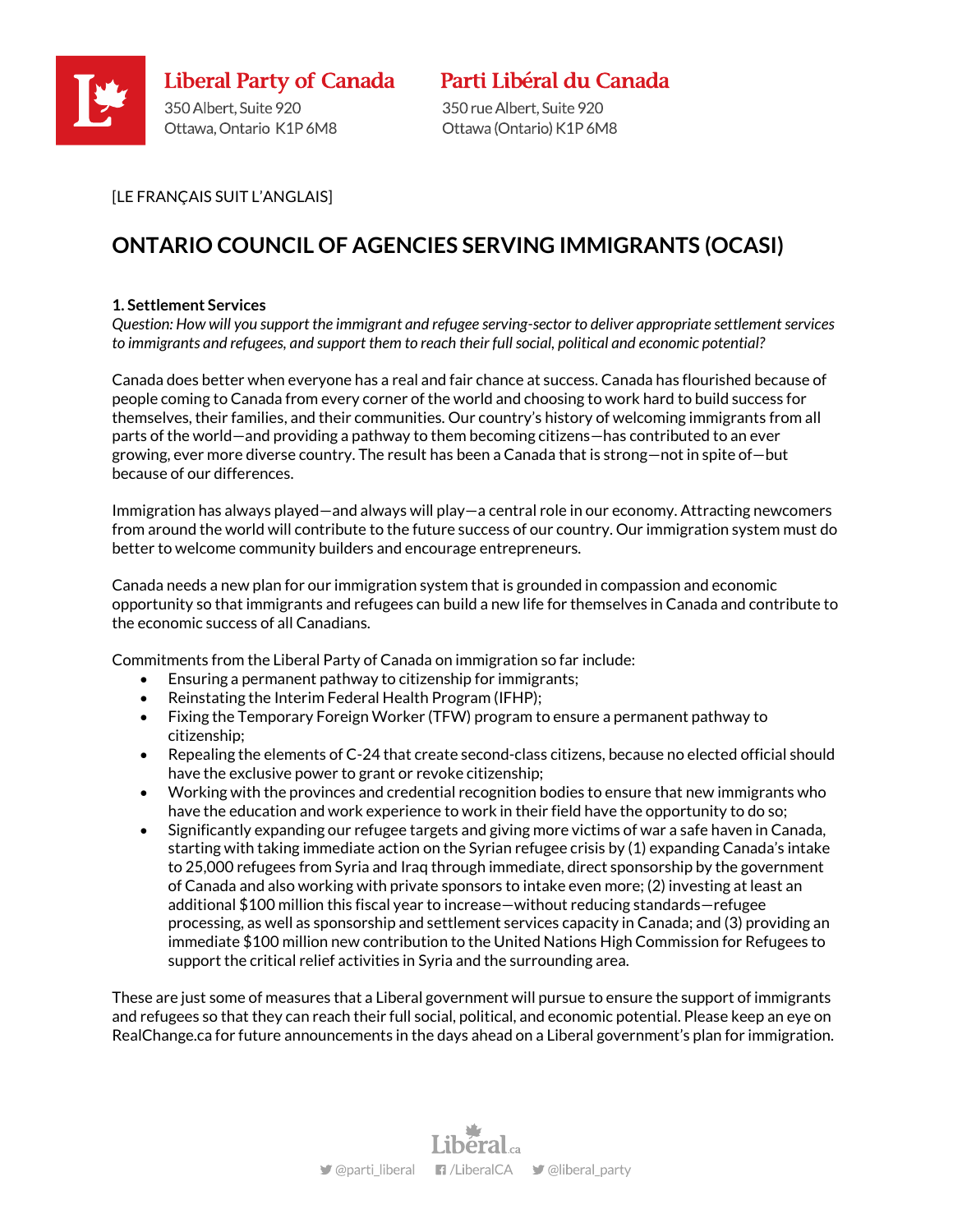

### Parti Libéral du Canada

350 rue Albert. Suite 920 Ottawa (Ontario) K1P 6M8

### **2. Employment**

*Question: What will you do to improve the employment prospects, and pay parity for immigrants at all skill levels?*

Many skilled immigrants cannot get a job in their chosen field despite the fact that they are coming to Canada with higher qualifications than ever before. There is clear evidence that recent immigrants to Canada are not succeeding in the same way immigrants did 20 years ago and better foreign credential recognition would help reverse this trend. Because many skilled immigrants cannot get a job in their chosen field, it is taking much longer for them to catch up to Canadians with similar levels of education and expertise, resulting in low income levels. At the same time, employers are suffering a shortage of specific skills and Canada's aging population will create shortages in the future. Liberals would provide leadership on the issue of internationally trained workers and bring the provinces, provincial regulatory bodies, educational institutions, employers, unions together to improve foreign credentials recognition.

We must aggressively court skilled immigrants who, now more than ever, are being sought after by our competitor countries. Identifying the kinds of skills we need from immigrants is an important step, but it must not come at the cost of things that encourage potential immigrants. We understand the likelihood of successful family reunification plays a large role in the decision-making process of many skilled immigrants; we need to make sure they know Canada will welcome their families. The processing times for family reunification has skyrocketed under the Conservative government. We will restore Canada's international reputation as a country that openly welcomes newcomers and work to ensure that immigrants to Canada are reunited with their families in a timely, compassionate manner.

### **3. Citizenship**

*Question: How will you ensure access to citizenship and exercise of citizenship is equitable?*

Citizenship application wait times have ballooned during Mr. Harper's time in office. Not content to quadruple fees and double processing times, the Conservatives have unnecessarily erected new barriers for aspiring citizens. We are witnessing ever more difficult language testing imposed on older potential Canadians, and the scrapping of the credit for time spent in Canada, which was previously extended to international students. In all of these areas, a combination of Conservative cynicism and budget cutbacks have abandoned those people who find themselves in the immigration system.

Over and over during the Harper decade we have heard how Canadians cannot get access to the services they need in a timely manner. A Liberal government will create new performance standards for services offered by the federal government, including streamlining applications, reducing wait times, and moneyback guarantees. Performance will be independently assessed and publicly reported, including immigration processing. After years of cuts, all of these services take too long and do not provide the service that Canadians deserve.

Liberals believe that leading this country should mean bringing Canadians together, not dividing them against one another. We will repeal the parts of Bill C-24 that introduce unnecessary barriers and hardships for people to become Canadians. With C-24, the Conservative government has created a second class of citizen—dual nationals whose Canadian citizenship can revoked by the government without due process. Liberals believe in a Canada that is united and strong not in spite of its differences, but precisely because of them. These values have been abandoned under Stephen Harper, who wants us to believe that some of us are less Canadian than others.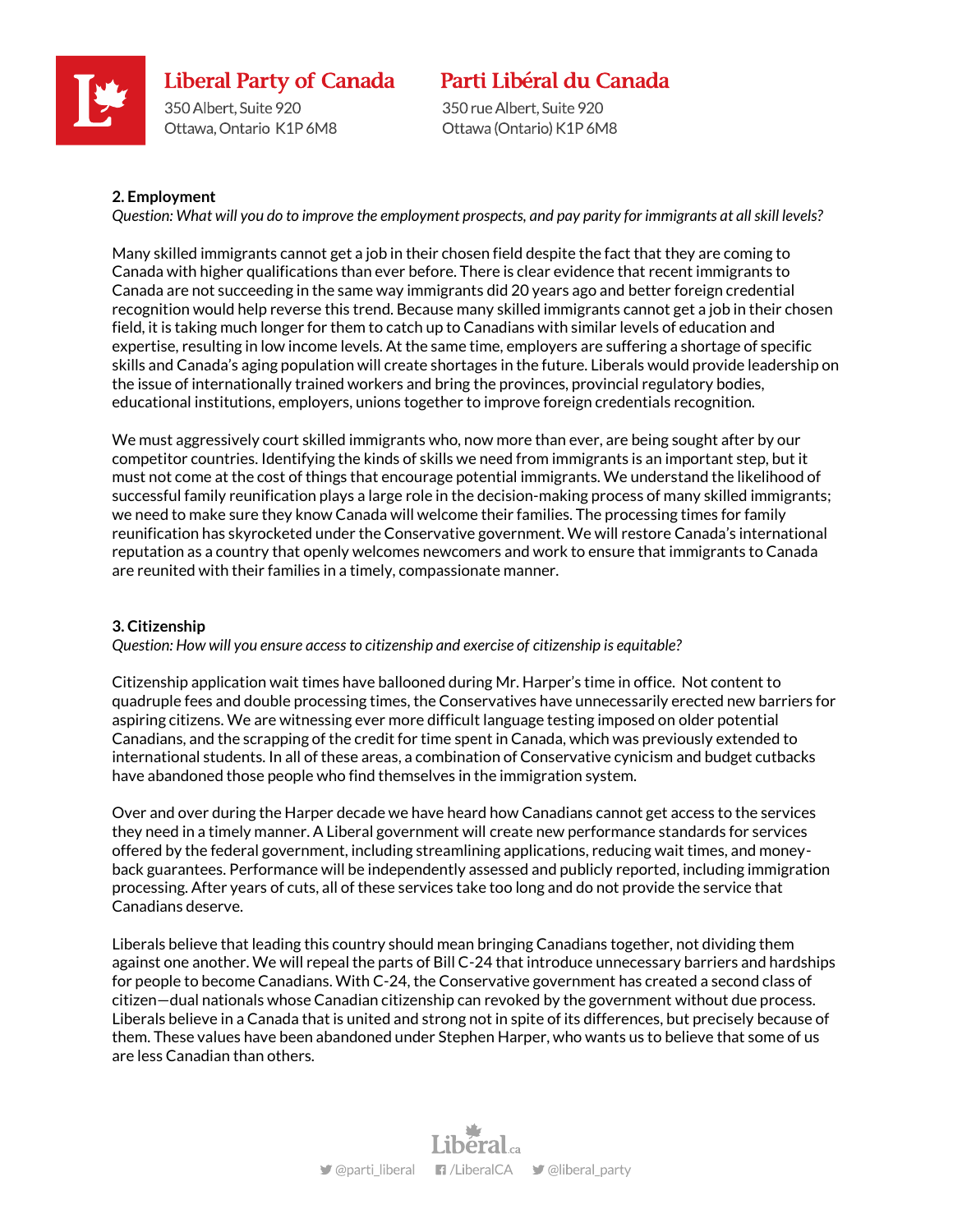

## Parti Libéral du Canada

350 rue Albert. Suite 920 Ottawa (Ontario) K1P 6M8

Liberals believe that citizenship is a fundamental building block of Canada. No elected official should have the exclusive power to grant or revoke this most basic status. This bill devalues Canadians citizenship and undermines Canada's economic well-being by making it harder to attract international talent and expertise to Canada.

#### **4. Refugee sponsorship**

*Question: What will you do to increase the number of Government Assisted Refugees (GARs) over and above the current numbers, and to welcome more refugees to Canada through all the programs?*

Canada has traditionally been a beacon of hope for the oppressed of the world, accepting tens of thousands of refugees from countries such as Hungary, Vietnam, and Uganda.

Earlier this year the Liberal Party of Canada called for the government to expand the target number of Syrian refugees to 25,000, so we can give more victims of war the opportunity to start a new life here in Canada. In response to the ongoing refugee crisis, Justin Trudeau has committed that a Liberal government would take immediate action, including dedicated funds to support settlement services.

A Liberal government would:

- Expand Canada's intake to 25,000 refugees from Syria through immediate, direct sponsorship by the Government of Canada. We will also work with private sponsors to intake even more;
- Invest at least an additional \$100 million this fiscal year to increase without reducing standards refugee processing, as well as sponsorship and settlement services capacity in Canada; and
- Provide an immediate \$100 million new contribution to the United Nations High Commission for Refugees to support the critical relief activities in Syria and the surrounding area.

The Conservatives have shamelessly cut basic health care services for the most vulnerable. We agree with the Supreme Court that this attack on basic health care services for the most vulnerable is unconstitutional and have been calling on the government to reverse these cuts since the government first announced them. A Liberal government would comply with the Supreme Court's instruction, and immediately and fully restore the Interim Federal Health Program.

Our party believes that vulnerable people who travel to Canada from abroad in search of opportunity deserve a real and fair chance at success.

#### **5. Migrant Workers**

*Question: What will you do to provide a pathway to permanent residency to all migrant workers, including those recruited through the Temporary Foreign Worker, International Mobility and Seasonal Agricultural Worker programs?*

The Conservatives have mismanaged the Temporary Foreign Workers (TFW) program, allowing Canadians' wages to be depressed and the vulnerable to be exploited. The number of TFWs more than doubled from 141,000 workers in 2005 to 338,000 in 2012.

A Liberal government will implement our five point plan to fix the TFW program and ensure it is returned to its original purpose: filling jobs when qualified Canadians cannot be found. The program should be used in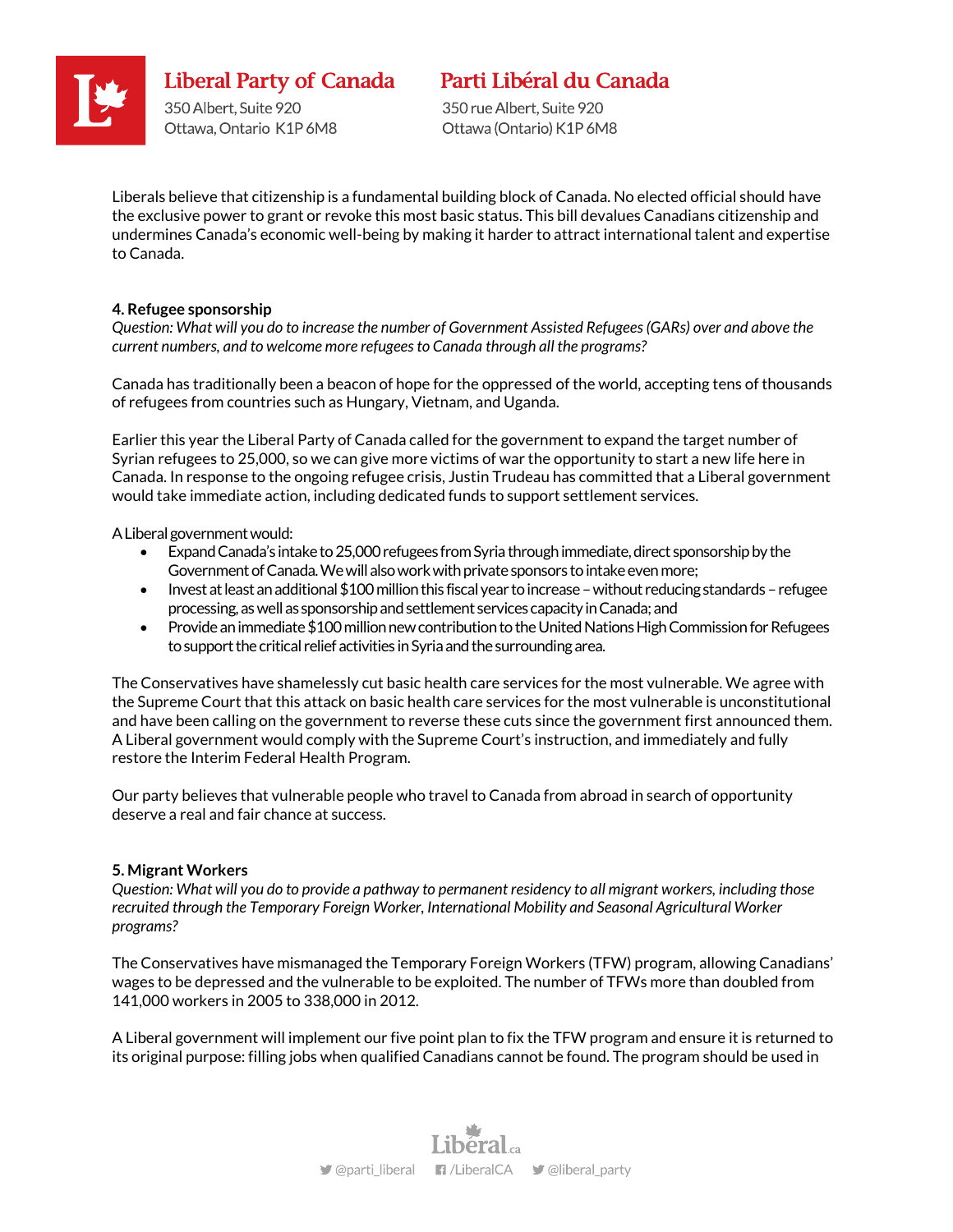

## Parti Libéral du Canada

350 rue Albert. Suite 920 Ottawa (Ontario) K1P 6M8

exceptional situations and be dedication to the Liberal vision of immigration, creating and encouraging a pathway to citizenship for those who come to Canada to do work.

The Liberal plan for the TFW program is based on five pillars:

- create more pathways to citizenship for foreign workers;
- call in the Auditor-General to review the program;
- strengthen the Labour Market Opinion process;
- disclose which jobs are being offered to temporary foreign workers in each community; and
- require every employer to undertake an exhaustive search for Canadian workers first, particularly young workers.

### **6. Family reunification**

*Question: What will you do to remove barriers to family reunification and allow all categories of family members to reunite in Canada?*

Liberals understand that family reunification is key to the retention and integration of new immigrants. This decade of Conservative failure in family reunification has unfairly taken a huge emotional and financial toll on affected families and has also damaged Canada's international reputation as a country that openly welcomes newcomers.

Since 2007, family reunification processing times are up 70 percent for spouses and children—and up a staggering 500 percent for parents and grandparents. Processing times took a particularly sharp jump after 2011, which was the same year this Conservative government imposed crippling budget cuts. Adding insult to injury, the Conservatives also reduced the age of dependents from 22 to 18. Even worse, by limiting reunification applications to 5,000 each year, the Conservatives have effectively ended the family reunification dreams of tens of thousands of Canadian families.

Recognizing its importance to newcomer Canadians, the previous Liberal government provided concrete action on family reunification. In 2005, the Liberal government significantly increased family reunification targets for 2006. 70,517 Family Class visas were issued in 2006, including 20,005 parent and grandparent visas.

We look forward to sharing more details in the days and weeks to come. Please keep an eye on RealChange.ca for more details on the Liberal platform.

### **7. Residents without Immigration Status**

*Question: What is your position on the regularization of residents without full immigration status?* 

A Liberal government will restore compassion to the immigration system. Our commitment to improving government service will ensure that residents applying for immigration status receive timely and accurate service and access to appeals through the Immigration and Refugee Board. Liberals recognize that many residents fall through the cracks in the immigration system through no fault of their own. We will rely on evidence—not ideology—to deal with these cases with the compassion and reason they deserve.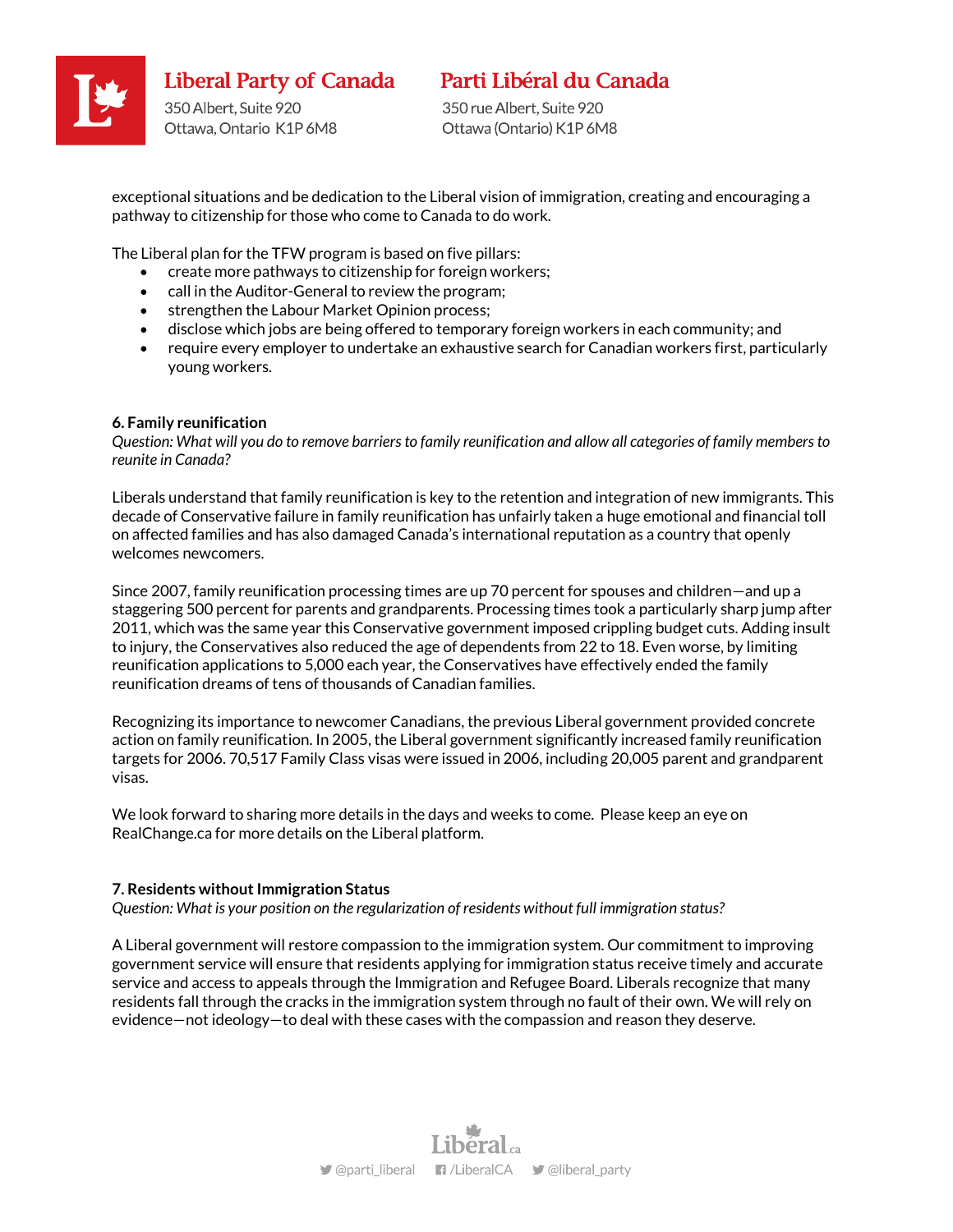

Parti Libéral du Canada

350 rue Albert. Suite 920 Ottawa (Ontario) K1P 6M8

# **ONTARIO COUNCIL OF AGENCIES SERVING IMMIGRANTS (OCASI)**

#### **1. Services d'établissement**

*Question: Comment aiderez-vous les fournisseurs de services aux immigrants et réfugiés à offrir des services d'établissement adéquats aux immigrants et aux réfugiés, et comment aiderez-vous ces derniers à réaliser leur plein potentiel social, politique et économique?*

Le Canada réussit mieux quand toutes et tous ont une chance réelle et équitable de réussir. Le Canada a prospéré parce que des gens des quatre coins du monde sont venus s'y établir et ont décidé de travailler avec acharnement pour assurer leur réussite, celle de leur famille et celle de leur collectivité. Notre pays est devenu plus prospère et plus diversifié grâce au respect de notre tradition d'accueil de nouveaux arrivants du monde entier et à l'aide que nous avons offerte à ces derniers pour devenir des citoyens à part entière. Cette approche a contribué à faire du Canada un pays fort non pas en dépit de nos différences, mais grâce à celles-ci.

L'immigration a toujours joué – et jouera toujours – un rôle de premier plan dans notre économie. Attirer de nouveaux arrivants du monde entier contribuera à la réussite de notre pays. Notre système d'immigration peut faire mieux pour accueillir des bâtisseurs communautaires et encourager les entrepreneurs.

Le Canada a besoin d'un nouveau plan pour mettre en place un système d'immigration fondé sur la compassion et les débouchés économiques, afin que les immigrants et les réfugiés puissent refaire leur vie au Canada et contribuer à la prospérité de tous les Canadiennes et Canadiens.

À ce jour, le Parti libéral du Canada a pris différents engagements en matière d'immigration, notamment :

- faire en sorte que les immigrants puissent accéder à la citoyenneté canadienne à part entière;
- rétablir le Programme fédéral de santé intérimaire (PFSI);
- revoir le Programme des travailleurs étrangers temporaires (PTET) pour assurer l'accès à la citoyenneté;
- abroger les éléments du projet de loi C-24 qui créent des citoyens de deuxième classe, car aucun représentant élu ne devrait avoir le pouvoir exclusif d'accorder ou de révoquer la citoyenneté;
- travailler en collaboration avec les provinces et les organismes de reconnaissance des titres de compétence afin de faire en sorte que les nouveaux immigrants possédant la scolarité et l'expérience professionnelle adéquates pour travailler dans leur domaine aient la possibilité de le faire;
- élargir considérablement nos cibles d'accueil de réfugiés et donner à plus de victimes de la guerre un havre de sécurité au Canada, en commençant par prendre des mesures immédiates sur la question de la crise des réfugiés syriens, (1) en accueillant 25 000 réfugiés syriens et irakiens de plus, en prenant ces derniers immédiatement et directement en charge et en collaborant avec des organismes de parrainage privés de manière à en accueillir encore davantage; (2) en consacrant une somme supplémentaire d'au moins 100 millions de dollars de plus au cours du prochain exercice pour accélérer – sans assouplir les normes qui s'y appliquent – le traitement des demandes d'asile ainsi que le nombre de services de parrainage et d'établissement au Canada; et (3) en investissant immédiatement 100 millions de dollars de plus en faveur du Haut Commissariat des Nations unies pour les réfugiés afin d'apporter un soutien aux activités de secours qui sont d'une importance critique en Syrie et dans les régions avoisinantes.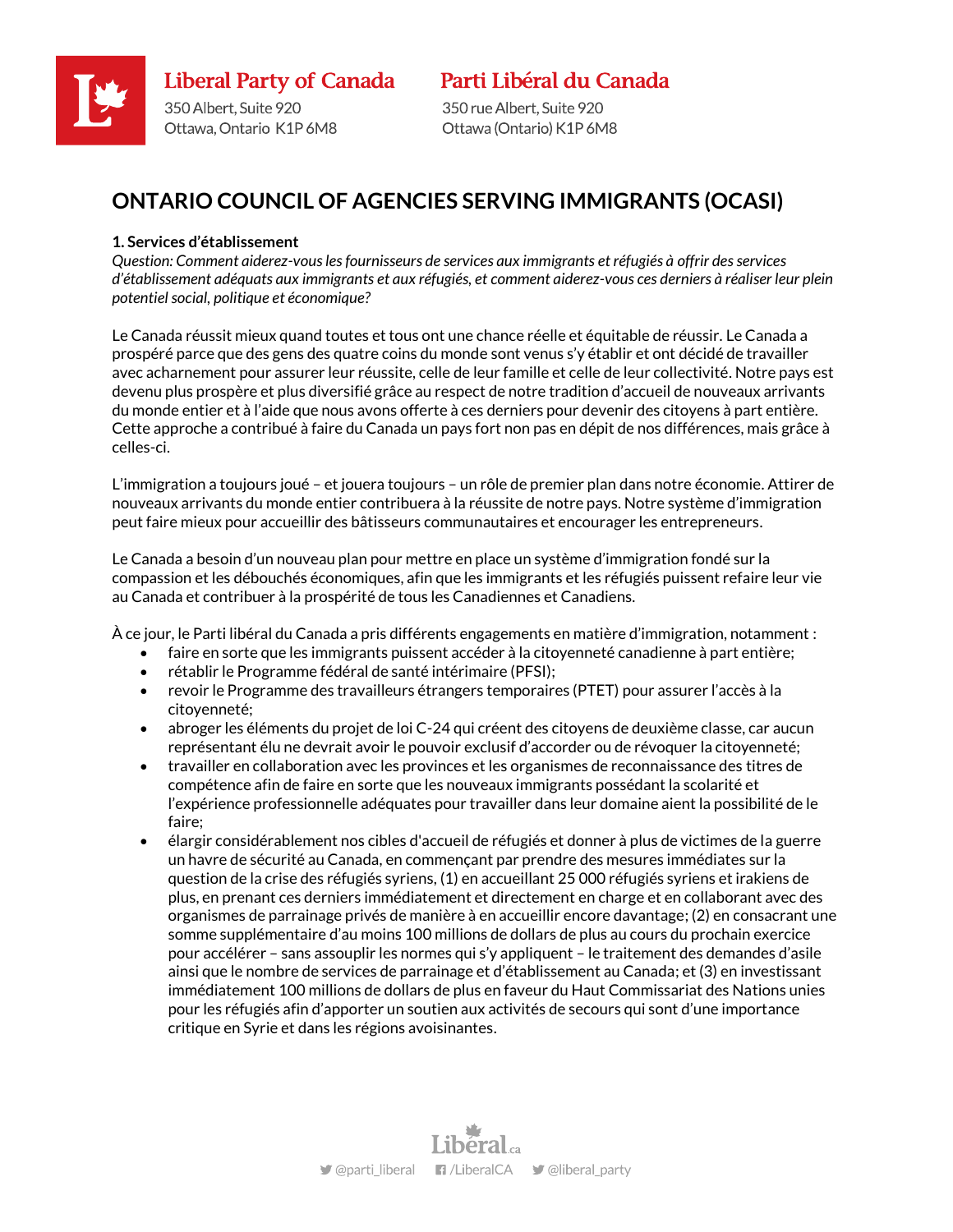

## Parti Libéral du Canada

350 rue Albert. Suite 920 Ottawa (Ontario) K1P 6M8

Il ne s'agit que de quelques-unes des mesures qu'un gouvernement libéral adopterait pour assurer le soutien des immigrants et des réfugiés et permettre à ces derniers de réaliser leur plein potentiel social, politique et économique. Surveillez le site changerensemble.ca pour connaître les futures annonces concernant le plan d'un gouvernement libéral en matière d'immigration.

### **2. Emploi**

*Question : Que ferez-vous pour améliorer les perspectives d'emploi et assurer la parité des salaires pour les immigrants de tous niveaux de compétence?* 

De nombreux immigrants qualifiés n'arrivent pas à trouver un emploi dans leur domaine malgré le fait qu'ils arrivent aux Canada avec des compétences plus pointues que jamais. Les faits montrent clairement que les nouveaux immigrants au Canada ne réussissent pas de la même manière que les immigrants d'il y a 20 ans. Une meilleure reconnaissance des titres de compétence étrangers contribuerait à renverser cette tendance. Comme de nombreux immigrants ne trouvent pas de travail dans leur domaine, il leur faut beaucoup plus de temps pour se hisser au même niveau que les Canadiennes et Canadiens qui possèdent une formation et une expérience semblables, ce qui fait que leurs revenus sont moins élevés. Parallèlement, les employeurs font face à une pénurie de main d'œuvre qualifiée et la population vieillissante du Canada entraînera également une pénurie dans l'avenir. Un gouvernement libéral fera preuve de leadership dans le dossier des travailleurs formés à l'étranger et rassemblera les provinces, les organismes provinciaux de réglementation, les établissements d'enseignement, les employeurs et les syndicats afin d'améliorer le processus de reconnaissance des titres de compétence étrangers.

Nous devons prendre des mesures rigoureuses pour attirer des immigrants qualifiés qui, maintenant plus que jamais, sont également recherchés par des pays concurrents. Il est important de définir les compétences dont nous avons besoin de la part des immigrants, mais les mesures ne doivent pas décourager ni dissuader les immigrants potentiels. Nous comprenons que la possibilité de la réunification familiale joue un rôle important dans la décision de bon nombre d'immigrants qualifiés. Nous devons nous veiller à ce que les immigrants sachent que le Canada accueillera leur famille. Les temps d'attente pour la réunification familiale ont explosé sous le gouvernement conservateur. Nous rétablirons la réputation du Canada à l'échelle internationale en tant que pays qui accueille généreusement les nouveaux arrivants, et nous ferons preuve de compassion à l'égard des immigrants au Canada, en faisant en sorte de réunir ces derniers avec les membres de leur famille dans des délais raisonnables.

#### **3. Citoyenneté**

*Question : Comment rendrez-vous l'accès à la citoyenneté et l'exercice de la citoyenneté équitables?*

Les délais de traitement des demandes de citoyenneté ont augmenté démesurément depuis que M. Harper est au pouvoir. Insatisfaits après avoir quadruplé les frais exigés et doublé les délais de traitement, les conservateurs ont cumulé inutilement les obstacles sur le chemin des aspirant(e)s à la citoyenneté : complexification des tests d'évaluation linguistique conçus pour les postulant(e)s âgé(e)s, élimination du crédit accordé pour le temps passé au Canada, crédit qui avait aussi été consenti aux étudiant(e)s étrangers(ères). Un amalgame de ce cynisme propre aux conservateurs et de coupes budgétaires a généré l'abandon des personnes prises dans le système d'immigration.

Nous l'avons entendu et réentendu : les Canadiennes et Canadiens n'ont plus accès, en temps voulu, aux services dont ils ont besoin. Un gouvernement libéral élaborera de nouvelles normes de rendement pour les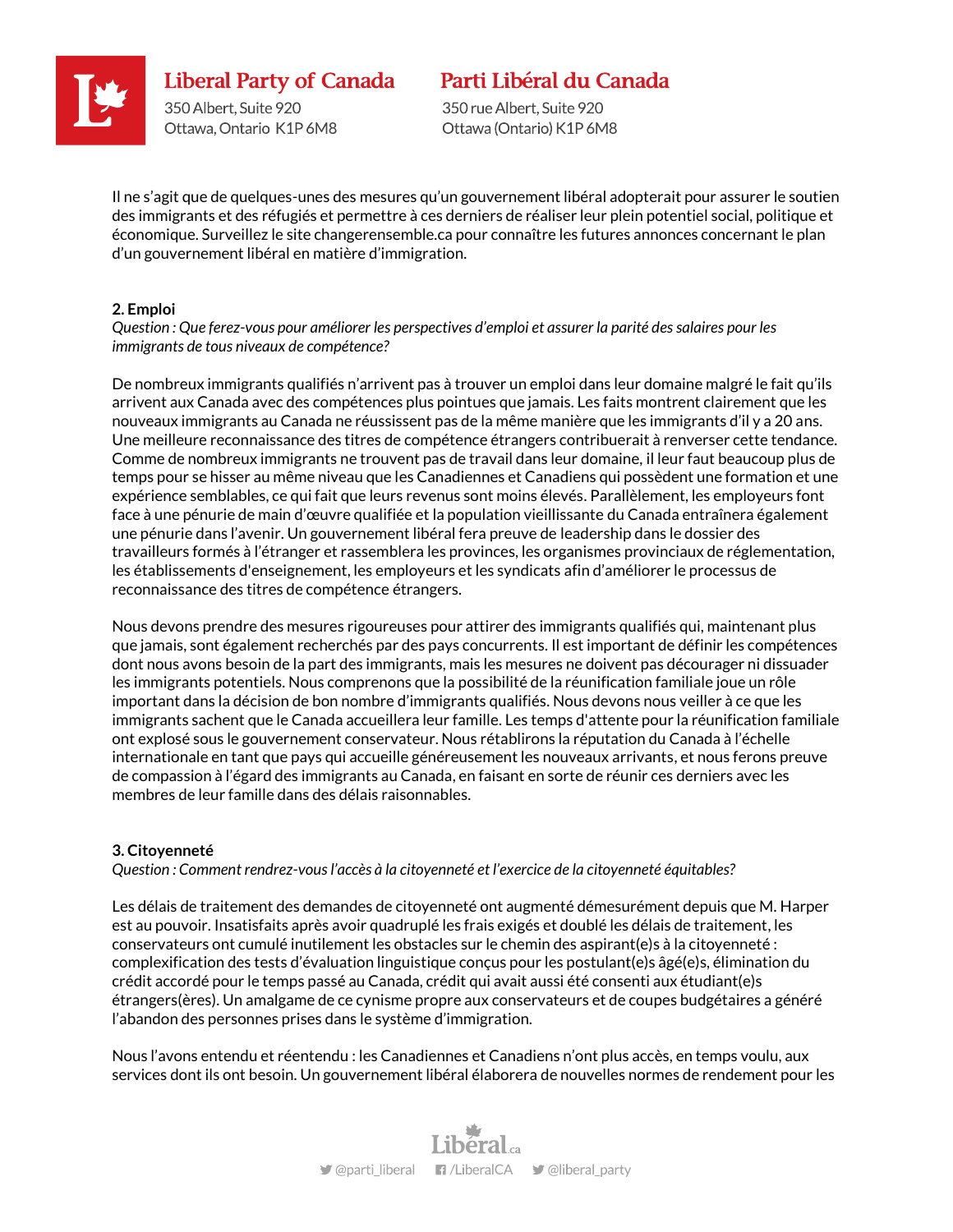

## Parti Libéral du Canada

350 rue Albert. Suite 920 Ottawa (Ontario) K1P 6M8

services offerts par le gouvernement fédéral, dont la simplification du traitement des demandes, la diminution des délais d'attente et des garanties de remboursement. Le rendement sera évalué de manière indépendante et les résultats seront communiqués au public, y compris ceux correspondant au traitement des demandes d'immigration. Après plusieurs années de compressions, nous constatons que les services sont trop lents et qu'ils n'offrent pas aux Canadiennes et aux Canadiens la qualité qu'ils méritent.

Les libéraux croient que le gouvernement qui dirigera ce pays devra unir les Canadiennes et Canadiens au lieu de les dresser les uns contre les autres. Nous abrogerons le projet de loi C-24 qui introduit des barrières et de la détresse inutiles à l'obtention de la citoyenneté canadienne. Par ce projet de loi, le gouvernement conservateur a créé une seconde classe de citoyen(ne)s, celle des personnes détenant une double nationalité qui peuvent voir leur citoyenneté canadienne révoquée par le gouvernement, sans recours aucun à une procédure équitable. Les libéraux croient en un Canada uni et fort, non pas en dépit de nos différences, mais bien grâce à celles-ci. Ces valeurs ont été bafouées par Stephen Harper qui veut nous faire croire que, parmi nous, certains sont moins Canadiens que d'autres.

Les libéraux croient que la citoyenneté est l'une des pierres d'assise du Canada. Aucun(e) représentant(e) élu(e) ne devrait avoir le pouvoir exclusif d'accorder ou de révoquer ce statut fondamental. Le projet de loi C-24 dévalorise la citoyenneté canadienne et mine la croissance de notre économie en nuisant aux efforts du Canada d'attirer les talents et les expertises internationaux.

#### **4. Parrainage des réfugié(e)s**

*Question : Que ferez-vous pour dépasser le nombre de réfugié(e)s actuellement accepté(e)s par le biais du Programme de réfugiés pris en charge par le gouvernement et pour accueillir plus de réfugié(e)s au Canada, tous programmes confondus?*

Le Canada a de tout temps été perçu comme une lueur d'espoir pour les opprimé(e)s de ce monde, ouvrant ses portes à des milliers de réfugié(e)s provenant de pays tels la Hongrie, le Vietnam et l'Ouganda.

Plus tôt cette année, le Parti libéral du Canada a demandé au gouvernement d'élargir à 25 000 sa cible de réfugié(e)s syrien(ne)s pour offrir la chance à plus de victimes de la guerre de refaire leur vie au Canada. En réponse à la crise des réfugié(e)s actuelle, Justin Trudeau a engagé un gouvernement libéral à agir sans tarder en dédiant, notamment, des fonds aux services d'établissement.

Un gouvernement libéral :

- étendra à 25 000 le nombre de réfugié(e)s syrien(ne)s accueilli(e)s au Canada grâce à un parrainage immédiat et direct du gouvernement du Canada. Nous collaborerons aussi avec des répondant(e)s privé(e)s pour une admission en sol canadien encore plus importante;
- consacrera une somme supplémentaire d' au moins 100 millions de dollars au cours du prochain exercice pour accélérer, sans assouplir les normes afférentes, le traitement des demandes d'asile et renforcer l'offre des services de parrainage et d'établissement au Canada;
- investira immédiatement 100 millions de dollars de plus en faveur du Haut-Commissariat des Nations Unies pour les réfugiés afin d'apporter un soutien aux activités de secours qui sont d'une importance critique en Syrie et dans les régions avoisinantes.

Sans vergogne, les conservateurs ont coupé dans les services de soins de santé de base des personnes les plus vulnérables. À l'instar de la Cour suprême du Canada, nous sommes d'avis que cette attaque à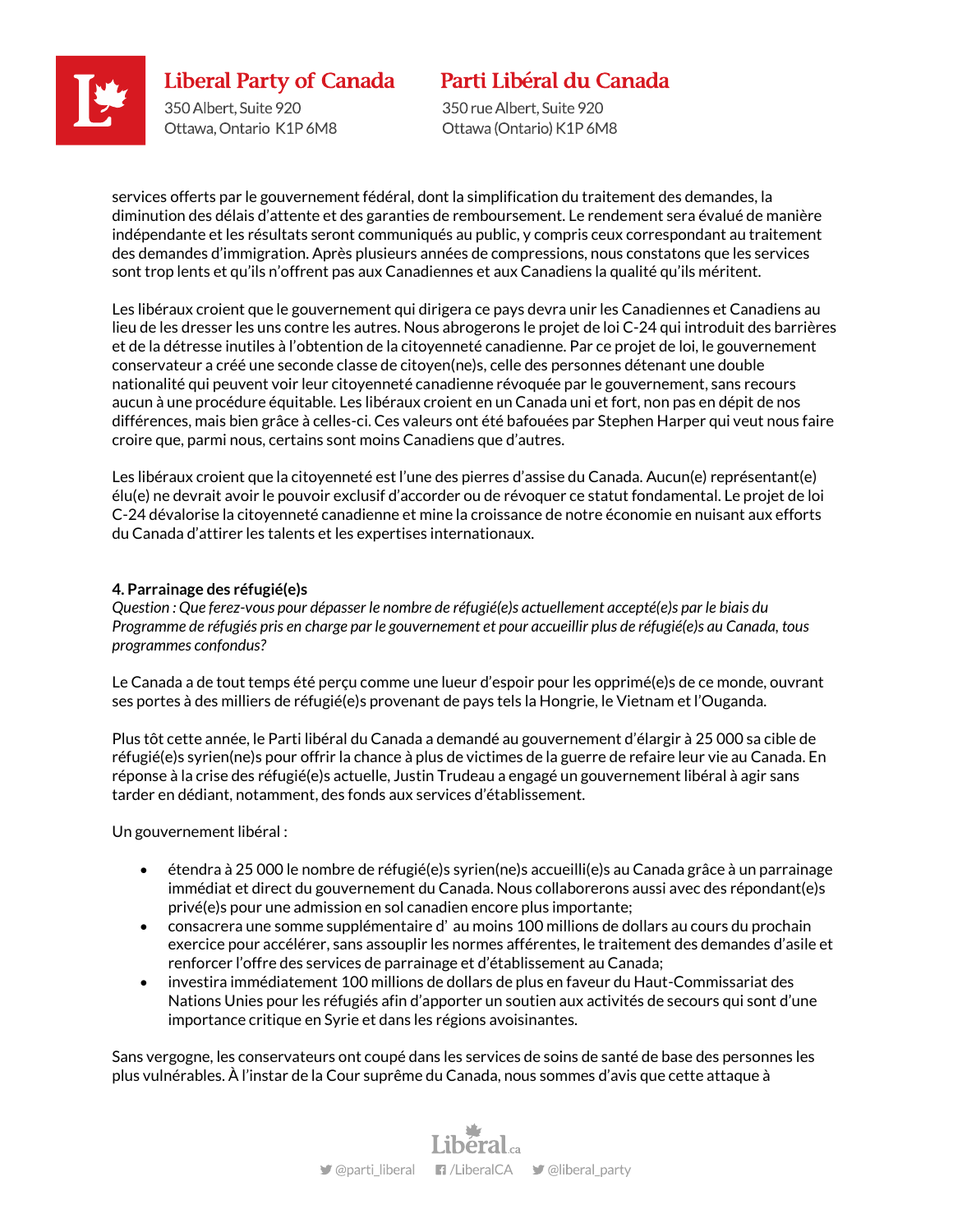

## Parti Libéral du Canada

350 rue Albert. Suite 920 Ottawa (Ontario) K1P 6M8

l'encontre des personnes les plus vulnérables est inconstitutionnelle et, depuis qu'il a fait l'annonce de ces coupes, nous n'avons cessé d'exhorter le gouvernement Harper à les annuler. Un gouvernement libéral se conformera aux directives de la Cour suprême et restaurera, immédiatement et entièrement, le Programme fédéral de santé intérimaire.

Les personnes vulnérables qui viennent au Canada en quête de sécurité méritent une chance réelle et équitable de réussir.

#### **5. Les travailleurs(euses) étrangers(ères)**

*Question : Que ferez-vous pour ouvrir la voie à la résidence permanente aux travailleurs(euses) migrant(e)s, y compris celles et ceux recrutés par le biais du Programme des travailleurs temporaires étrangers, du Programme de mobilité internationale et du Programme des travailleurs agricoles saisonniers?*

Les conservateurs ont mal géré le Programme des travailleurs étrangers temporaires (PTET), entraînant une baisse des salaires des Canadiennes et des Canadiens et l'exploitation des plus vulnérables. Le nombre de travailleurs(euses) étrangers(ères) temporaires a plus que doublé, passant de 141 000 en 2005 à 338 000 en 2012.

Un gouvernement libéral mettra en oeuvre son plan à cinq points, qui vise à corriger le PTET et à lui redonner son mandat d'origine : pourvoir des postes pour lesquels il n'y a pas de candidat(e)s canadien(ne)s. Le programme devrait être utilisé dans des situations exceptionnelles et s'ajuster à la vision libérale de l'immigration, favorisant et ouvrant la voie à la citoyenneté aux personnes qui viennent travailler au Canada.

Le plan libéral en faveur du PTET repose sur cinq piliers :

- une porte plus grande ouverte à la citoyenneté pour les travailleurs(euses) étrangers(ères);
- une demande adressée au vérificateur général pour qu'il examine le programme;
- un renforcement du processus d'approbation de l'avis relatif au marché du travail;
- une divulgation des renseignements sur les emplois offerts aux travailleurs(euses) étrangers(ères) temporaires dans chaque communauté; et
- l'exigence faite à tous les employeurs de mener de vastes recherches pour trouver, avant tout, des travailleurs(euses) étrangers(ères) canadien(ne)s, notamment des jeunes.

#### **6. Réunification des familles**

*Question : Que ferez-vous pour supprimer les obstacles à la réunification des familles et pour donner la chance aux membres des familles, toutes catégories confondues, de se réunir au Canada?*

Les libéraux conçoivent que la réunification familiale est essentielle à la rétention et à l'intégration des nouveaux immigrants. La décennie d'échecs conservateurs en matière de réunification familiale s'est injustement répercuté sur les familles affectées, tant sur le plan émotif que celui des finances, et a nui à la réputation internationale du Canada de pays accueillant pour les nouveaux arrivants.

Depuis 2007, les délais de traitement des dossiers de réunification familiale ont augmenté de 70 % pour les époux(ses) et les enfants, et d'un colossal 500 % pour les parents et grands-parents. Les délais de traitement ont connu un bond particulièrement marqué après 2011, l'année d'imposition par le gouvernement conservateur de coupes budgétaires massives. Et, pour ajouter l'insulte à l'injure, les conservateurs ont réduit l'âge limite des dépendants de 22 ans à 18 ans. Le pire c'est qu'en limitant les demandes de